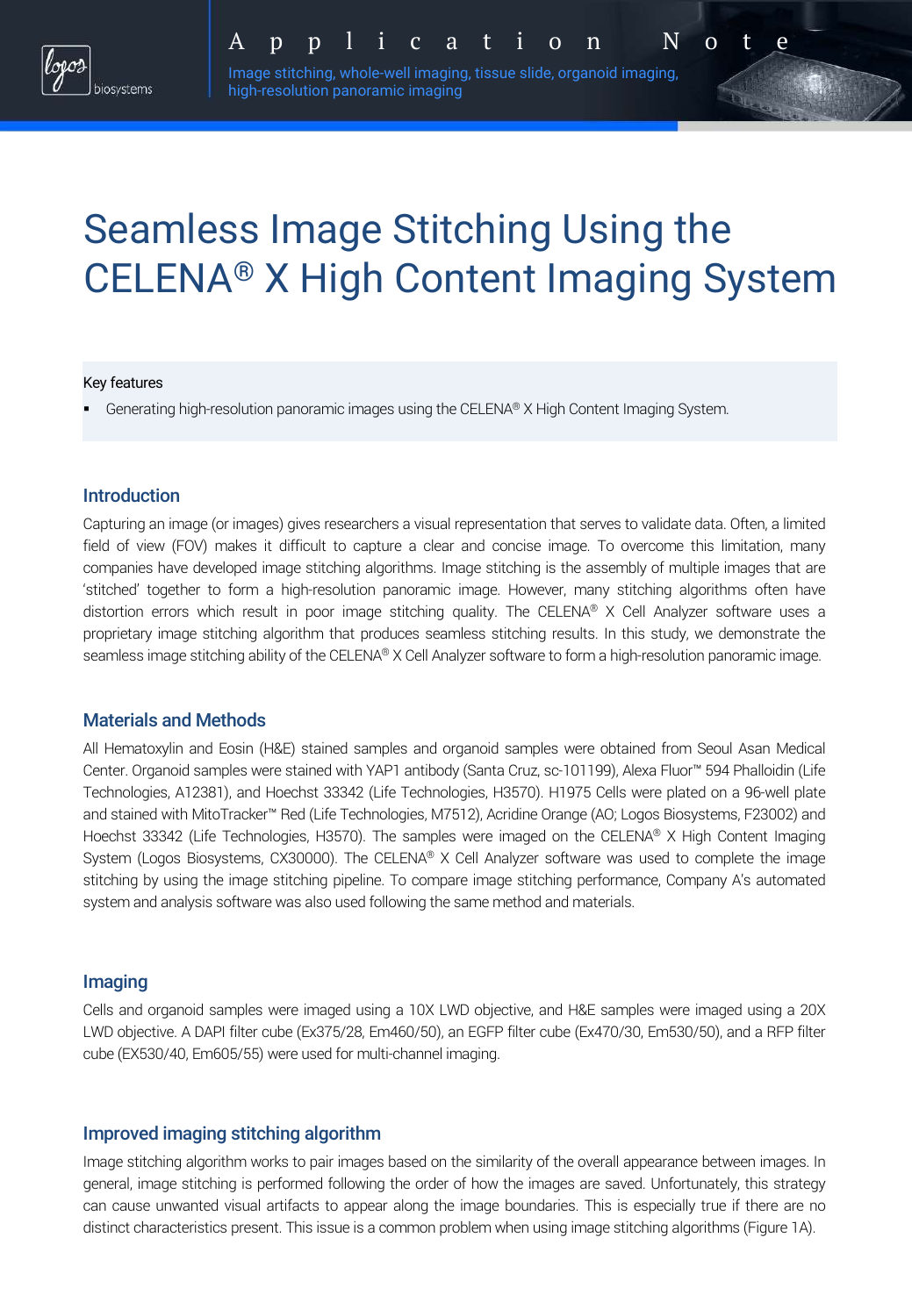We resolved this issue by assembling distinct images first instead of following the order in which the images were saved. In turn, the CELENA® X Cell Analyzer software provided seamless image stitching results even with less distinguishable images (obtained from the upper part of the stitched image). (Figure 1B).



*Figure 1. (A) The final result of the stitched image shows it was misaligned when using the original image stitching algorithm. (B) The final result of the stitched image shows a seamless image using the advanced proprietary algorithm. (1500 x 375 pixels)*

## Superior quality of image stitching

Image stitching performance was compared between the CELENA® X Cell Analyzer software and company A's software. The comparison was made by running the image stitching algorithm with images obtained from the same sample. The stitched image from company A's software had distortion and misalignment errors which made it difficult to accurately understand the overall morphology of each sample. (Figure 2A). Whereas the CELENA® X Cell Analyzer software successfully produced a seamless image with no visible errors (Figure 2B).



*Figure 2. (A) Image stitching results using H&E slides: Company A's image results show misalignment and distortion issues versus the result image using the CELENA® X Cell Analyzer Software and the seamless image results (301 x 423 pixels). (B) Image stitching results using mouse brain sample: Company A's image results show misalignment and distortion issues versus the result image using the CELENA® X Cell Analyzer Software and the seamless image results (471 x 662 pixels).*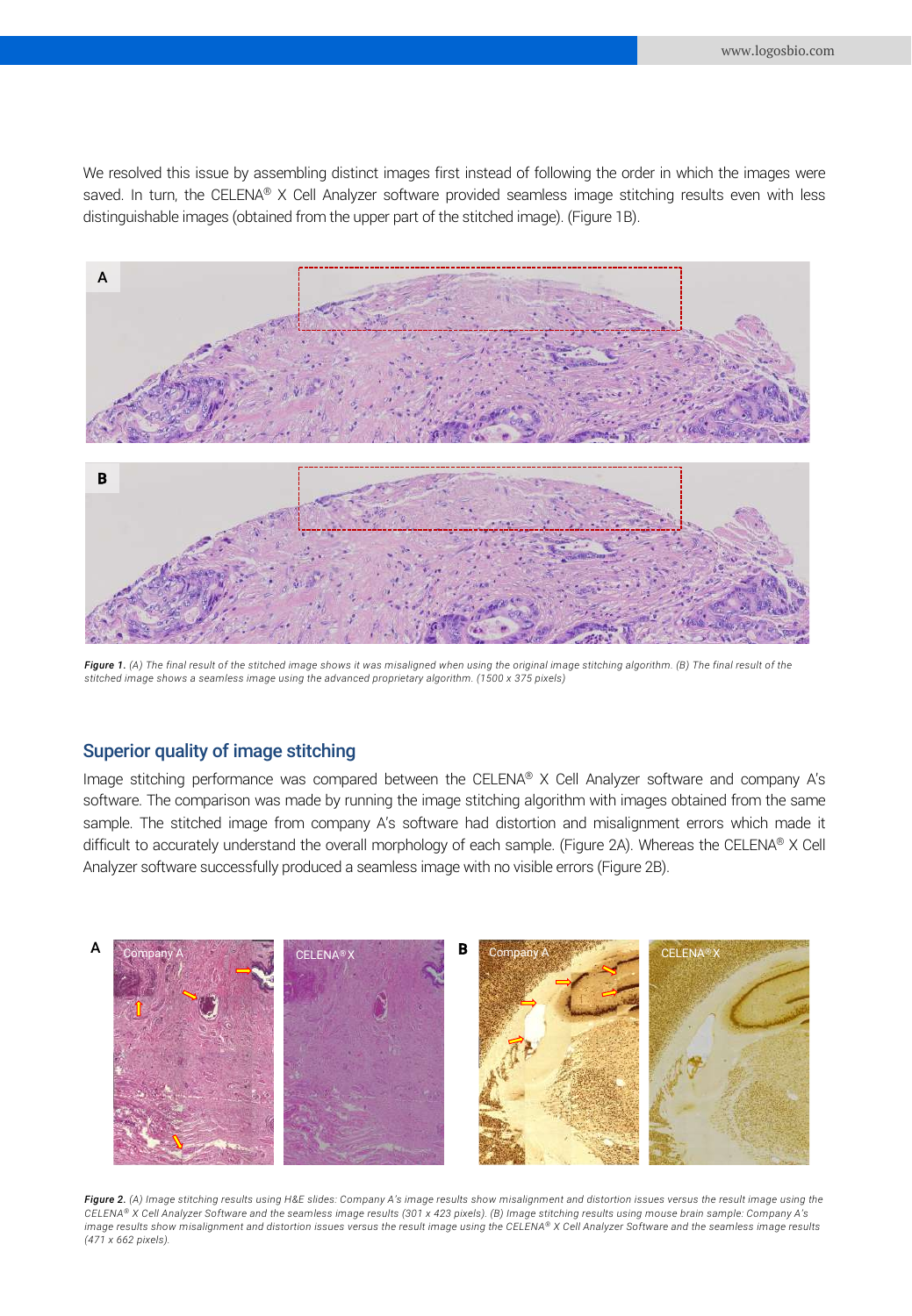## Whole well image stitching

The CELENA® X High Content Imaging System is designed to run in vitro scientific experiments. The complete regions of interest on multi-well plates and dishes can be selected and imaged by the CELENA® X Cell Analyzer software. With this advantage, the whole-well image stitching was conducted using multi-channel images to show superior image stitching performance (Figure 3).



*Figure 3. (A) The whole 96-well plate image stitching result. (B) The image stitching result from one of 96 wells using BF images (11336 x 11788 pixels). (C) Multi-channel images obtained from the area marked with the red square.*

### Image stitching on organoid models

Organoid culture is a three-dimensional cell culture technique mimicking the physiological conditions like that of organs. Thanks to this property, experiments using organoid culture provide results similar to in vivo experiments. Image stitching is a great way of studying organoid samples which can be prepared by sectioning and using immunofluorescent staining to visualize molecular markers. Multi-channel imaging was conducted on organoid samples and image stitching was performed using the CELENA® X High Content Imaging System (Figure 4).



Figure 4. The combined image stitching results using all channels with (A) and without (B) BF channel (4464 x 4428 pixels). (C) Multi-channel images obtained *from the area marked with the red square.*